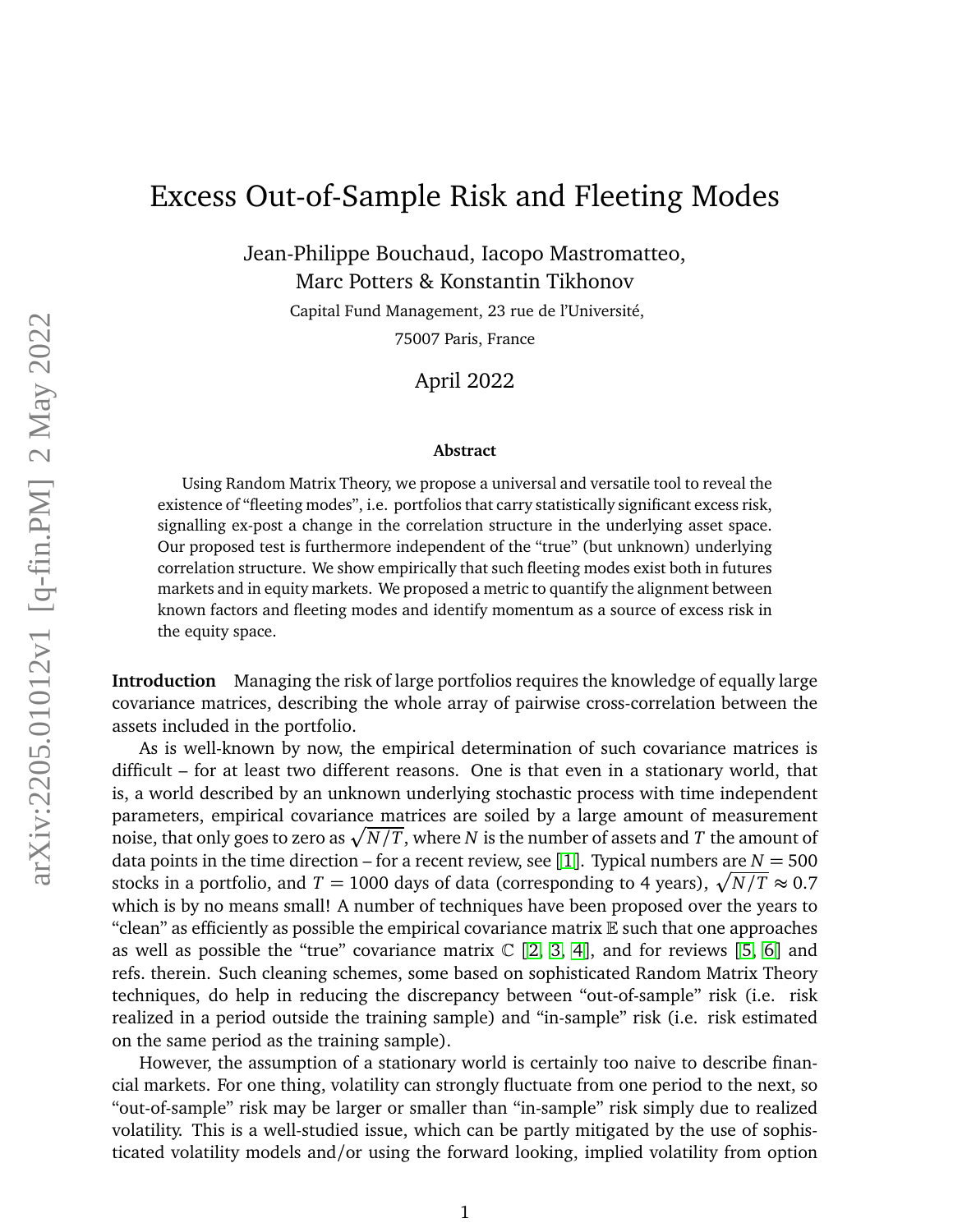markets. In this study, we are rather concerned about *correlation risk*. As a striking example, think of the correlation between the daily price changes of the S&P500 index and the US T-Bond. For many years before 1997, it hovered around +0.5, before suddenly switching sign around the so-called Asian crisis. It then remained in negative territory – in a "flight-tosafety" mode – for more than 20 years before possibly switching again in 2021/2022, time will say [[7](#page-8-6)]. More generally, one can expect that as macroeconomic conditions evolve, the whole correlation structure between financial assets also evolves. Several ideas to quantify such a genuine evolution of correlations have been discussed in the past [[8,](#page-8-7) [9,](#page-8-8) [10,](#page-8-9) [11](#page-8-10)], in particular the interesting notion of "market states" [[12,](#page-8-11) [13](#page-8-12)].

The main difficulty is to disentangle measurement noise, which leads to an apparent evolution of the empirical covariance matrix between two non overlapping periods, from any possible evolution of the underlying covariance matrix  $\mathbb{C}$ . In Ref. [[14](#page-8-13)], two of us proposed a non parametric method based on the overlap of the eigenvectors of  $\mathbb{E}_{\text{in}}$  and those of  $\mathbb{E}_{\text{out}}$ , where "in" and "out" refer, respectively, to the in-sample and out-of-sample period. Quite interestingly, our proposal did not require the knowledge of C, only that it was time independent. In this note, we want to propose an alternative non parametric test, simpler and more transparent, which again does not rely on the knowledge of  $\mathbb C$  and allows one to diagnose periods of statistically significant excess correlation risk and identify the directions (in asset space) along which such excess risk manifests itself.

**Theoretical Tools & Analytical Results** Let  $X = X_{i,t}$  be the return data set, where *i* is the asset label and *t* the time label. The in-sample covariance matrix  $\mathbb{E}_{in}$  is defined as

<span id="page-1-0"></span>
$$
\mathbb{E}_{\text{in}} = \frac{1}{T_{\text{in}}} \sum_{t \in \text{in}} X_{i,t} X_{j,t} := \frac{1}{T_{\text{in}}} \mathbf{X}_{\text{in}} \mathbf{X}_{\text{in}}^{\top},\tag{1}
$$

where  $T_{\text{in}}$  is the length of the in-sample period. The out-of-sample covariance matrix  $\mathbb{E}_{\text{out}}$  is defined similarly, with  $T_{\text{out}}$  is the length of the out-sample period.

Let us now introduce the matrix  $D$  defined as:

$$
\mathbb{D} := \mathbb{E}_{\text{in}}^{-1/2} \mathbb{E}_{\text{out}} \mathbb{E}_{\text{in}}^{-1/2},\tag{2}
$$

where  $\mathbb{E}_{\text{in}}^{1/2}$  is defined as the *symmetric* matrix square-root of  $\mathbb{E}_{\text{in}}$ . The intuitive meaning of  $\mathbb D$  is as follows. By defining  $Y_{in} := \mathbb{O}\mathbb{E}_{in}^{-1/2}X_{in}$ , where  $\mathbb O$  is an arbitrary rotation matrix, we construct a set of *N* synthetic assets (or portfolios) that are by construction ortho-normal, i.e. each synthetic asset is of unit risk and uncorrelated (in sample) with all other synthetic assets.

Now the *out-of-sample* covariance matrix of these synthetic assets is given by  $\mathbb{D}_{\mathbb{O}} :=$ ODO<sup>&</sup>gt; , whose eigenvectors specify a new set of *uncorrelated* synthetic assets, with variance given by the eigenvalues  $\lambda_a$  (which are independent of  $\mathbb{O}$ ). Since the in-sample risk of the synthetic assets has been normalized to one, the eigenvectors associated with the eigenvalues  $\lambda_a > 1$  thus correspond to linear combinations of synthetic assets that over-realize their risk in the out-of-sample period. In the following, we will choose O such that the synthetic assets are simply the principal risk components  $\vec{v}_u$  of the in-sample covariance matrix  $\mathbb{E}_{\text{in}}$ . We will call the directions  $\vec{v}_\mu$  the *statistical risk modes*.

Suppose  $q_{\text{in}} = N/T_{\text{in}}$  and  $q_{\text{out}} = N/T_{\text{out}}$  are both very small and the world is stationary, with true covariance matrix C. Then, clearly

$$
\mathbb{E}_{\text{in}} \approx \mathbb{E}_{\text{out}} \approx \mathbb{C} \longrightarrow \mathbb{D} \approx \mathbb{I}.\tag{3}
$$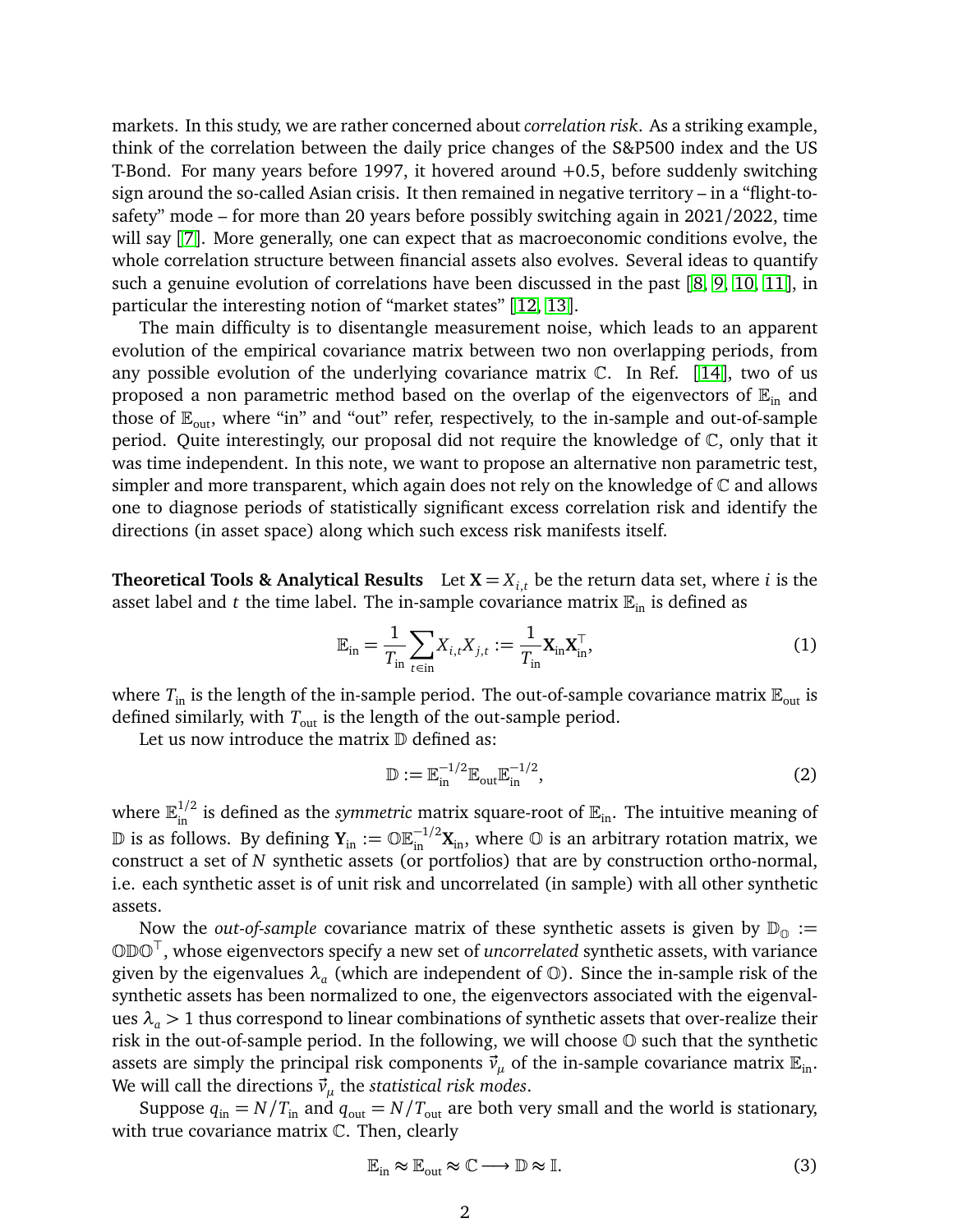Hence, in this case, all eigenvalues of  $\mathbb D$  are very close to unity – no portfolio over-realizes its risk, as expected. In the case where  $q_{\text{in}}$  and  $q_{\text{out}}$  take arbitrary values, one first notes that by definition, (white) Wishart matrices W correspond to empirical covariance matrices when  $\mathbb{C} = \mathbb{I}$ . Hence one can write, still assuming stationarity:

$$
\mathbb{E}_{\text{in}} = \mathbb{C}^{1/2} \mathbb{W}_{\text{in}} \mathbb{C}^{1/2}; \qquad \mathbb{E}_{\text{out}} = \mathbb{C}^{1/2} \mathbb{W}_{\text{out}} \mathbb{C}^{1/2}.
$$

Now, since the characteristic polynomial of  $\mathbb D$  is the same as that of  $\mathbb E_\text{in}^{-1}\mathbb E_\text{out}=\mathbb C^{-1/2}\mathbb W_\text{in}^{-1}\mathbb W_\text{out}\mathbb C^{1/2}$ , which is turn is the same as that of  $\mathbb{W}_{in}^{-1}\mathbb{W}_{out}$ , we conclude that the eigenvalues of  $\mathbb{D}$  are actually *independent* of C, and equal to those of our theoretical benchmark

$$
\mathbb{D}_{\text{th.}} := \mathbb{W}_{\text{in}}^{-1/2} \mathbb{W}_{\text{out}} \mathbb{W}_{\text{in}}^{-1/2},\tag{5}
$$

where  $\mathbb{W}_{\text{in}}$ ,  $\mathbb{W}_{\text{out}}$  are independent Wishart matrices of parameter, respectively,  $q_{\text{in}}$  and  $q_{\text{out}}$ . In the following, we will assume  $q_{\text{in}} < 1$ , i.e.  $T_{\text{in}} > N$ , so that  $\mathbb{W}_{\text{in}}$  is invertible.

The matrix  $\mathbb{D}_{th}$ , a close relative of Jacobi random matrices, is the product of a Wishart and inverse-Wishart matrix and its spectrum can easily be computed, see e.g. [[1](#page-8-0)]. Denoting *λ* its eigenvalues, the probability density function of *λ* reads:

<span id="page-2-1"></span>
$$
\rho(\lambda) = \frac{1 - q_{\text{in}} \sqrt{[(\lambda_{\text{max}} - \lambda)(\lambda - \lambda_{\text{min}})]^+}}{2\pi} + [1 - q_{\text{out}}^{-1}]^+ \delta(\lambda)
$$
(6)

with

$$
\lambda_{\max,\min} = \frac{1 + q_{\text{in}} + q_{\text{out}}(1 - q_{\text{in}}) \pm 2\sqrt{q_{\text{in}} + q_{\text{out}}(1 - q_{\text{in}})}}{(1 - q_{\text{in}})^2},\tag{7}
$$

where the symbol  $\left[\right]^{+}$  denotes the positive part. Note that for  $q_{\text{out}} > 1$ , a finite fraction of eigenvalues are exactly zero as expressed by the Dirac delta function. This density has mean  $(1 - q_{\text{in}})^{-1}$  and variance  $(1 - q_{\text{in}})^{-3} (q_{\text{in}} + q_{\text{out}} (1 - q_{\text{in}})).$ 

Our null hypothesis test is thus the following: if the true underlying covariance matrix  $\mathbb C$ is the same in-sample and out-of-sample, the non-zero eigenvalues  $\lambda$  of  $D$  should, for large  $N$ , all lie within the interval<sup>[1](#page-2-0)</sup>

$$
\lambda \in [\lambda_{\min}, \lambda_{\max}], \tag{8}
$$

with a distribution compatible with Eq. [\(6\)](#page-2-1), see Fig. [1](#page-3-0) for a particular illustration and numerical simulations. Several limiting cases are interesting to discuss. One is when the insample and out-of-sample period have the same length, i.e.  $T_{in} = T_{out} = T$ , or  $q_{in} = q_{out} = q$ . One then finds

<span id="page-2-2"></span>
$$
\lambda_{\max,\min} = \frac{1 + 2q - q^2 \pm 2\sqrt{q(2 - q)}}{(1 - q)^2} \tag{9}
$$

When both periods are very long compared to *N*, one has  $q \rightarrow 0$  and therefore the interval where the eigenvalues of  $D$  are expected to be found is

$$
\lambda \in \left[1 - 2\sqrt{2q}, 1 + 2\sqrt{2q}\right], \qquad q := \frac{N}{T},\tag{10}
$$

which, as expected, tends to a Dirac mass at  $\lambda = 1$  for  $q = 0$ .

<span id="page-2-0"></span><sup>&</sup>lt;sup>1</sup>For finite *N*, there are corrections to  $\lambda_{\max,min}$  of order  $N^{-2/3}$ , with a prefactor that can be large in practice, see Fig. [2.](#page-4-0)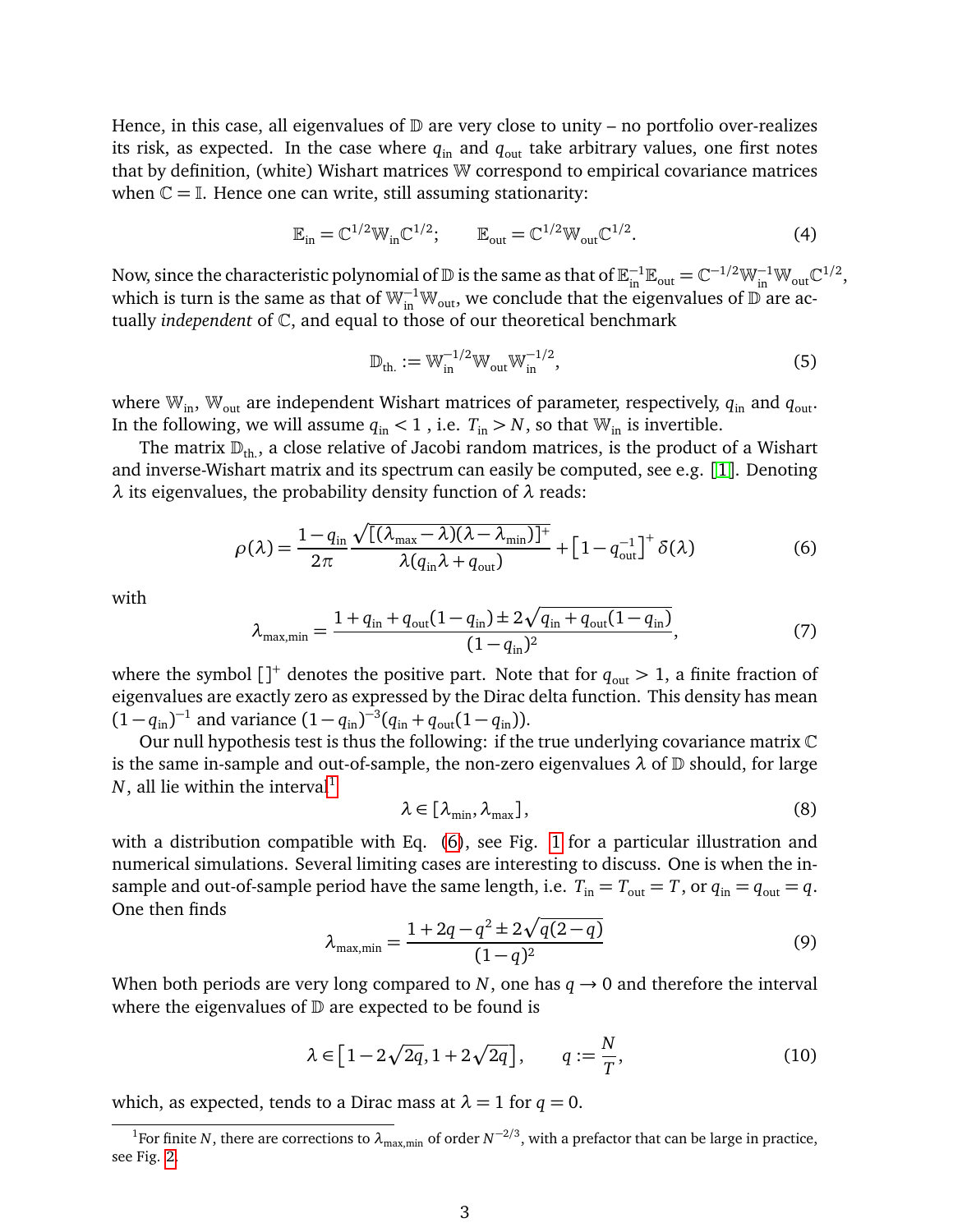

<span id="page-3-0"></span>Figure 1: Density of eigenvalue of the matrix  $\mathbb{D}_{th}$  (Eq. [\(6\)](#page-2-1)) for  $q_{in} = 1/4$  and  $q_{out} = 1/4$ (left) and  $q_{\text{out}} = 4$  (right) compared with a numerical simulation with  $N = 1000$ . Note that when  $q_{\text{out}} > 1$  as on the right, there is a Dirac at zero with weight  $1 - q_{\text{out}}^{-1}$ . Note also that the numerical histogram drops to zero slightly below the theoretical value  $\lambda_{\text{max}}$ . This is a finite *N* effect, see also Fig. [2.](#page-4-0)

Now, look at another interesting regime where  $T_{\text{in}} \gg T_{\text{out}} > N$ , i.e. long in-sample period and relatively short out-of-sample period, aiming at detecting abrupt "regime shifts". In this regime where  $q_{in} \rightarrow 0$ , we recover precisely the Marčenko-Pastur distribution with parameter  $q = q_{out} [1]$  $q = q_{out} [1]$  $q = q_{out} [1]$ , as it should be since in that limit  $W_{in} \equiv \mathbb{I}$  and  $\mathbb{E}_{in} \equiv \mathbb{C}$ . The non-zero eigenvalues of  $\mathbb{D}_{th.}$  satisfy,

$$
\lambda \in \left[ (1 - \sqrt{q_{\text{out}}})^2, (1 + \sqrt{q_{\text{out}}})^2 \right],\tag{11}
$$

with an additional Dirac mass of weight  $1 - q_{\text{out}}^{-1}$  when  $q_{\text{out}} > 1$ .

**Empirical Analysis for Stocks & Futures** In order to quantify by how much real financial returns differ from their stylized counterpart above, we have constructed two data sets consisting of daily returns  $X = X_{i,t}$  of two different groups of financial instruments. The first data set comprises a set of  $N = 98$  liquid futures, covering different sectors (stock indices, commodities, FX, yields), expiry dates and geographies (America, Europe, Asia, and a smaller set of developing markets) in a period ranging from 2006-01-01 to 2022-03-01. The second data set consists in  $N = 300$  US stocks in the period [2](#page-3-1)002-05-27 to 2022-01-21.<sup>2</sup> In order to get rid of any spurious volatility fluctuations and only focus on correlations, we normalize each daily returns by its own intraday volatility, constructed using a Garman-Klass estimator based on Close-High-Low-Close data.

In both universes, we construct a set of rolling estimators  $\mathbb{E}_{in}(t)$  and  $\mathbb{E}_{out}(t)$  according to the following prescription. First, for each day after a "burning" period  $t > T_{\text{in}} + T_{\text{out}}$ , we consider the (in) interval as the one comprising returns belonging to  $[t - T_{out} - T_{in}, t - T_{out}$ , whereas the (out) interval is built with the returns belonging to  $[t-T<sub>out</sub>, t[$ . This construction ensures that i) intervals built at time *t* only use data available at day *t* ii) the intervals are contiguous but perfectly disjoint iii) all in-sample and out-of-sample intervals have exactly

<span id="page-3-1"></span><sup>&</sup>lt;sup>2</sup>The detailed list of futures contracts and US stocks is available upon request to the authors. Note that we have *not* detrended daily returns by their means, which are for all purposes here negligible.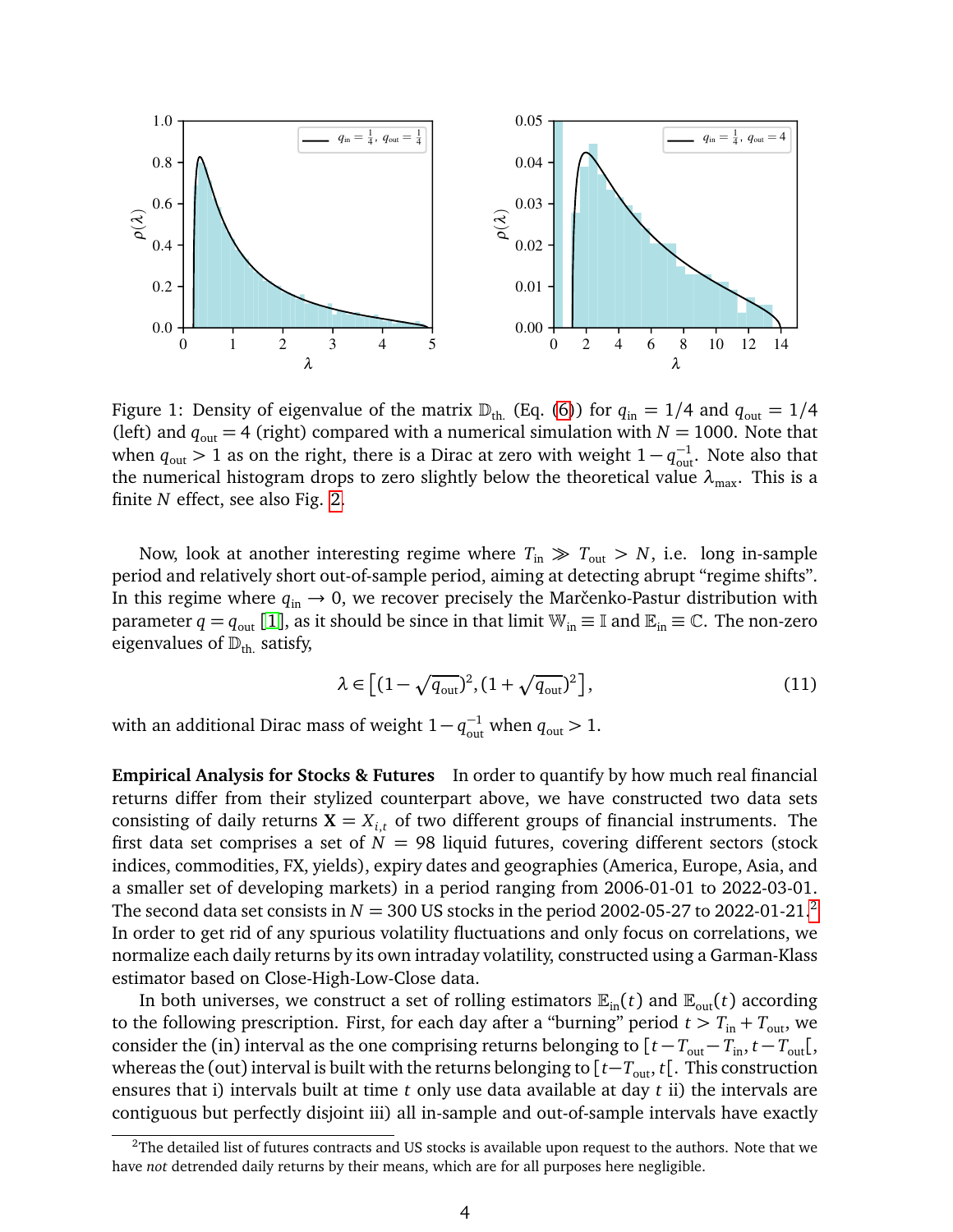

<span id="page-4-0"></span>Figure 2: Average eigenvalue density for the matrix  $D(t)$  on futures (left panel) and stocks (right panel). In both cases the spectrum predicted by Eq. [\(6\)](#page-2-1) for  $q_{\text{in}} = 1/4$  and  $q_{\text{out}} = 4$  is plotted for reference against the average empirical density. Eq. [\(9\)](#page-2-2) yields  $\lambda_{\min} = 1.15$  and *λ*max = 13.97 but finite *N* effects are expected to shift downwards and blur the right edge  $\lambda_{\max}$  on a scale  $\Delta_N = (cN)^{-2/3}$  (see e.g. [[1](#page-8-0)], ch. 14), with  $c \approx 2.7 \, 10^{-3}$ , leading to  $\Delta_N \approx 2.4$ for futures ( $N = 98$ ) and  $\Delta_N \approx 1.15$  for stocks ( $N = 300$ ). The spectrum of a randomly chosen day (2021-09-01) is also shown for comparison for the two data sets.

the same lengths  $T_{\text{in}}$  and  $T_{\text{out}}$  iv) under the hypothesis of i.i.d. returns, the estimators  $\mathbb{E}_{\text{in}}(t)$ and  $\mathbb{E}_{out}(t)$  are distributed according to the null model described above.

For both futures and stocks, we have decided to fix  $q_{\rm in}=\frac{1}{4}$  $\frac{1}{4}$  and  $q_{\text{out}} = 4$ , which corresponds to an in-sample period of a year and a half for futures (about five years for stocks) and an out-of-sample interval of approximately one month for futures (slightly less than four months for stocks). We then apply the definition Eq. [1](#page-1-0) to both in-sample and out-of-sample intervals, obtaining rolling sets of covariance matrices indexed by *t* and denoted as  $\mathbb{E}_{in}(t)$ and  $\mathbb{E}_{\text{out}}(t)$ .

Finally, we build risk over-realization matrices  $\mathbb{D}(t) = \mathbb{E}_{\text{in}}^{-1/2}(t) \mathbb{E}_{\text{out}}(t) \mathbb{E}_{\text{in}}^{-1/2}(t)$ , from which we can extract eigenvalues  $\{\lambda_a(t)\}\$  that can be compared to the ones prescribed by our null hypothesis. The corresponding eigenvectors also contain important information, to be discussed below.

Fig. [2](#page-4-0) illustrates the result of such comparison for both futures (left panel) and stocks (right panel), indicating that in both cases we detect significant departures from the null model. However, the average eigenvalue distribution does not distinguish between an intermittent scenario where risk-over realisation is clustered in time, from a uniform scenario where risk is always over-realized. Part of such information is summarized in Fig. [3,](#page-5-0) where the evolution of the top eigenvalue  $\lambda_1(t)$  is displayed for both our data sets, and compared to the value expected under our null model. Departure from the null model are relatively mild in some periods and stronger in others, with clear spikes, notably in the futures space.

The directions along which excess out-of-sample risk is large are given by the eigenvectors  $\vec{z}_a$  of  $\mathbb{D}_{\mathbb{O}} := \mathbb{Z}^\top$ diag $(\lambda_a)\mathbb{Z}$  corresponding to the largest eigenvalues  $\lambda_a$ . As explained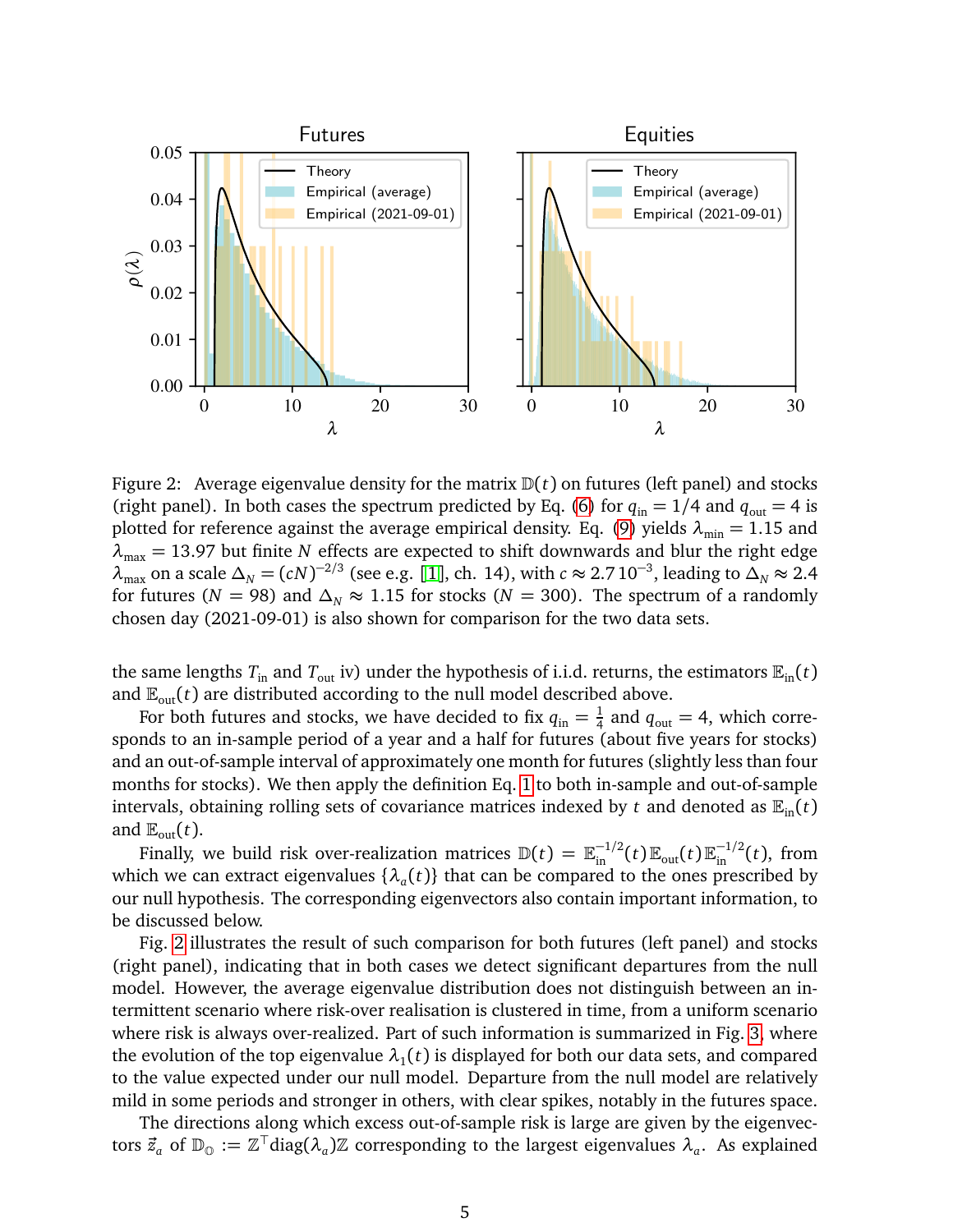

<span id="page-5-0"></span>Figure 3: Time trajectory of the largest two eigenvalues  $\lambda_1(t)$  (orange line) and  $\lambda_2(t)$  (light blue line) for futures (top panel) and stocks (bottom panel), indicating that departures from the null model for the top eigenvalue  $\lambda_{\text{max}} = 13.97$  (dashed line, see Eq. [\(9\)](#page-2-2)) are significant for a substantial fraction of days. Note that the simulated null model with Gaussian returns (grey line) slightly undershoots the theoretical value of  $\lambda_{\text{max}}$  because of finite *N* effects.

above, because of our choice of  $\mathbb{O} := \vec{v}$ , these eigenvectors can be interpreted as portfolios of the (in-sample) statistical risk modes  $\vec{v}_\mu$ ,  $\mu = 1, \ldots, N$ . We will call the eigenvectors  $\vec{z}_a$ *fleeting modes*.

The first question one would like to ask is how close is the top fleeting mode  $\vec{z}_1$  (corresponding to the top eigenvalue  $\lambda_1$ ) to the dominant in-sample risk modes  $\vec{v}_\mu$ . We thus define the cumulative squared overlap as  $\psi_n := \sum_{\mu=1}^n (\vec{z}_1 \cdot \vec{v}_\mu)^2$ , where  $\vec{z}_1 \cdot \vec{v}_\mu$  is the  $\mu$ th risk mode component of  $\vec{z}_1$ . Note that  $\psi_N \equiv 1$  for  $n=N$ , because the set of  $\{\vec{v}_\mu\}$  forms an ortho-normal basis. Fig. [4](#page-6-0) shows  $\psi_n$  as a function of *n*, both for futures and for equities, averaged over (a) days where the over-realisation of risk is in the top 10% and (b) days where the over-realisation of risk is in the bottom 90%. We compare these cumulative overlaps with a stationary null model where the true covariance matrix is  $\mathbb{E}_{\text{in}}$ .<sup>[3](#page-5-1)</sup>

The results are quite striking: whereas in most cases, the null model explains rather well the direction in which risk is over-realised, the top 10% cases are clearly different. For futures, large excess out-of-sample risk is concentrated in the statistical risk modes with the smallest in-sample risk, whereas for stocks, excess risk is in the direction of the statistical modes with the largest in-sample risk (see also the related discussion in [[10,](#page-8-9) [14](#page-8-13)].)

For futures, risk over-realisation tends to come from the sudden divergence of the spread between tightly correlated contracts, for example associated to the delivery of the same underlying at different expiry dates. The spread between those contracts is typically close to zero, but exogenous shocks might lead such a typically quiet direction to generate anomalous risk along the term structure of the contract. As an example, we observe in Fig. [3](#page-5-0) a spike around April 21st, 2020 that corresponds to the days in which the price of crude oil futures has been strongly stressed by a COVID-induced demand shock. Our metrics thus identifies

<span id="page-5-1"></span> $3A$  null model with a true covariance matrix equal to the identity I leads to quite different results, very far from empirical data. This result shows that these overlaps are, unsurprisingly, very sensitive to the underlying correlation structure.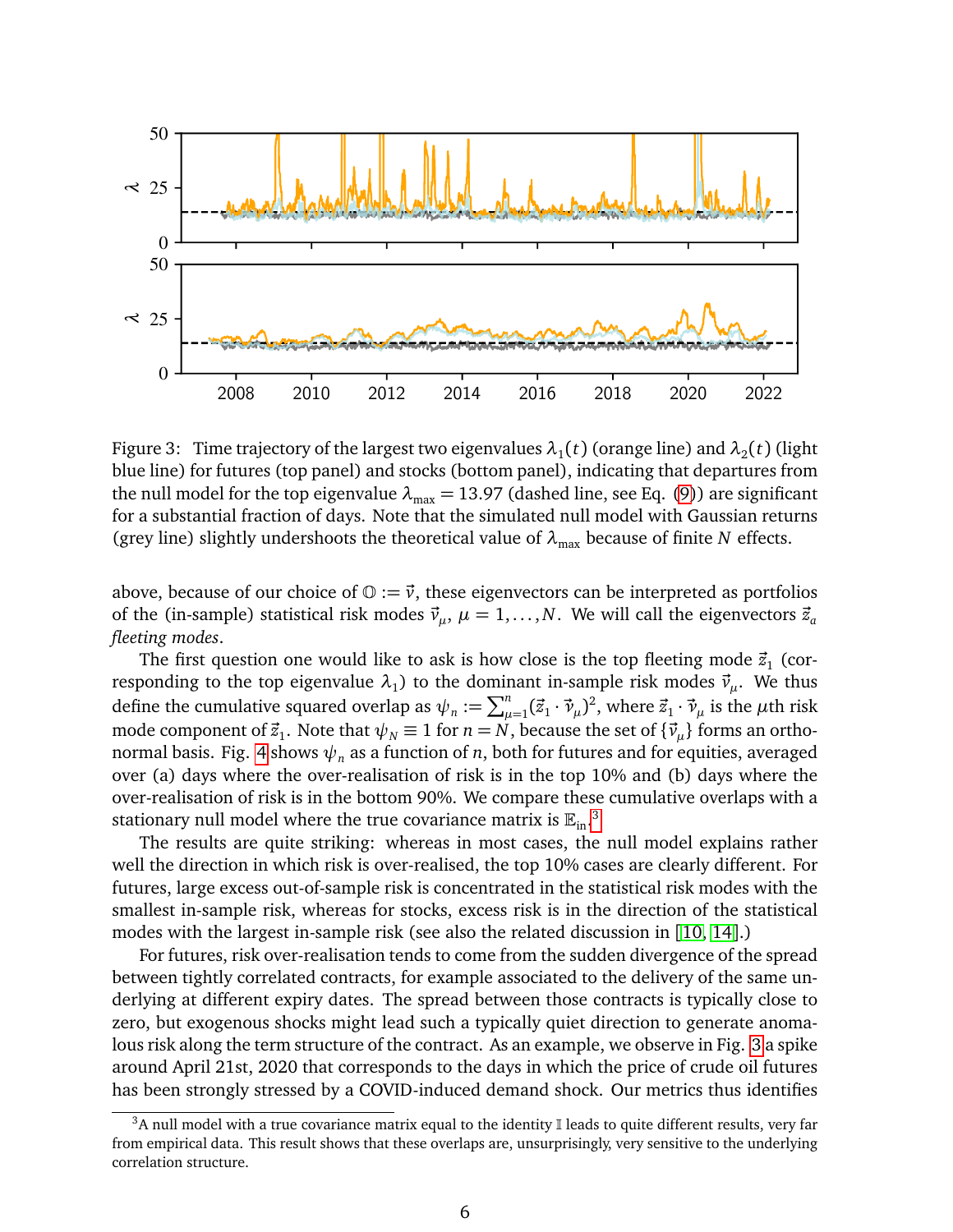

<span id="page-6-0"></span>Figure 4: Average of the cumulative squared overlap between the first fleeting mode  $\vec{z}_1$ and the statistical risk modes  $\vec{v}_\mu$ , for the top 10% cases of risk over-realisation (plain orange lines) and the bottom 10% cases of risk over-realisation (dashed lines). The black line corresponds to a stationary null hypothesis where the true covariance matrix is equal to the in-sample covariance matrix  $\mathbb{E}_{in}$ . (Left) futures; (Right) Equities. The *x*-axis is the rank *n* of the corresponding statistical mode, low rank meaning large in sample risk. Note that risk over-realisation is concentrated in directions that are markedly different in the two cases.

such directions as fleeting modes, since in the presence of tiny in-sample risk directions, even a moderate out-of-sample risk leads to a very strong spike in the top eigenvalue of D.

In contrast to futures, the absence of strong mechanical correlations between equity instruments leads to a smaller loading of fleeting modes on low risk modes, and a larger loading on high risk modes (industrial sectors and/or equity factors) which tend to overrealize their risk in a systematic fashion. A natural question is whether known factors could be at the origin of such excess risks in equity portfolios. A natural candidate is the momentum factor. Indeed, let us consider the case  $T_{\text{in}} \gg T_{\text{mom}}$ , where  $T_{\text{mom}}$  is the time-scale used to build the momentum signal. The *in-sample* risk model is then blind to such a factor, because the directions defined by momentum signal randomly rotate over time and average out when  $T_{\text{in}} \gg T_{\text{mom}}$ . Hence, because of the impact of investors trading in and out [[15](#page-8-14)], these factors should over-realize their expected risk provided  $T_{\text{mom}} \gtrsim T_{\text{out}}$ .

In order to quantify the role of factors (including momentum) in the observed excess risk, we define a metric that measures the alignment of a given factor direction with the subspace spanned by the *n* largest eigenvectors of  $D(t)$ . More precisely, we define by the normalized factor loadings  $z_{\mathrm{f},i}(t)$  on the real assets  $i=1,\ldots,N$  (with  $\|\vec{z}_{\mathrm{f}}(t)\|^2=1$ ) and similarly rotate the fleeting modes  $\vec{z}_a(t)$  back into the real asset basis. We then consider the following overlap

$$
\phi_n(t) := \sum_{a=1}^n (\vec{z}_f(t) \cdot \vec{z}_a(t))^2 \equiv \sum_{a=1}^n \left( \sum_{i=1}^N z_{f,i}(t) z_{a,i}(t) \right)^2.
$$
 (12)

Note that  $0 \le \phi_n(t) \le 1$ , with  $\phi_N(t) \equiv 1$ , since  $\vec{z}_a$  is a complete ortho-normal basis.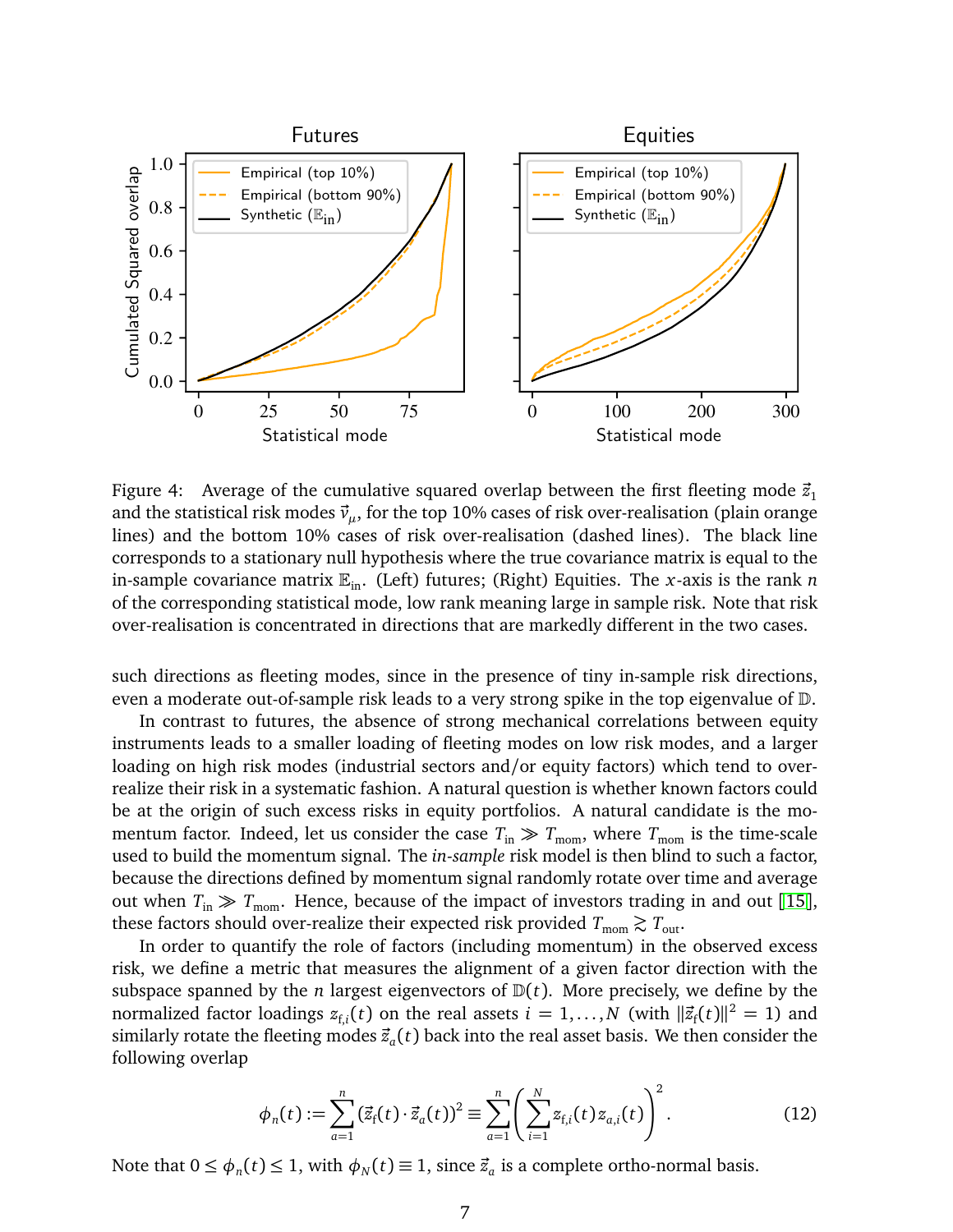

<span id="page-7-0"></span>Figure 5: Cumulative overlap between the momentum direction and the first 30 fleeting modes in the equity space for the top 10 % and the bottom 90 % risk over-realisation. The null model has the same projection amplitude on the statistical risk modes  $\vec{v}_\mu(t)$  as momentum, but with randomly scrambled signs. The contribution of the momentum factor to excess risk is clear.

Fig. [5](#page-7-0) shows the average value of  $\phi_n(t)$  over the whole period, for  $n \leq 30$  when the factor  $f =$  mom is the momentum factor for stocks<sup>[4](#page-7-1)</sup>. We compare this result with a null model that has the same projection amplitude on the statistical risk modes  $\vec{v}_{\mu}(t)$  as momentum, but with randomly scrambled signs. This graph clearly shows that a significant portion of the risk over-realization in the equity space can indeed be explained as an exposure to the momentum factor, which is itself buffeted by the price impact of momentum trader.

**Conclusion** Using Random Matrix Theory, we have provided a universal and versatile tool to analyse the statistical significance and financial origin of risk over-realisation in large portfolios. The eigenvalues and eigenvectors of an appropriately constructed matrix mixing in-sample and out-of-sample data allows one to identify "fleeting modes", i.e. portfolios that carry significant excess risk, signalling (ex-post) a change in the correlation structure in the underlying asset space. Our proposed test is furthermore independent of the "true" underlying correlation structure, which is obviously unknown to the modeler. We have shown empirically that such fleeting modes exist both in futures markets and in equity markets, and analyzed the directions in which excess risk manifests itself. We have proposed a metric to quantify the alignment between known factors and fleeting modes. As a case in point, momentum exposure clearly appears as a source of excess risk in equity portfolios that is not captured by low frequency correlation matrices.

<span id="page-7-1"></span><sup>&</sup>lt;sup>4</sup>We define momentum as market-neutralized rank-transformed lagged trend signal, with trend<sub>t</sub> =  $p_t$ /ewma( $p_t$ , halflife = 100D).